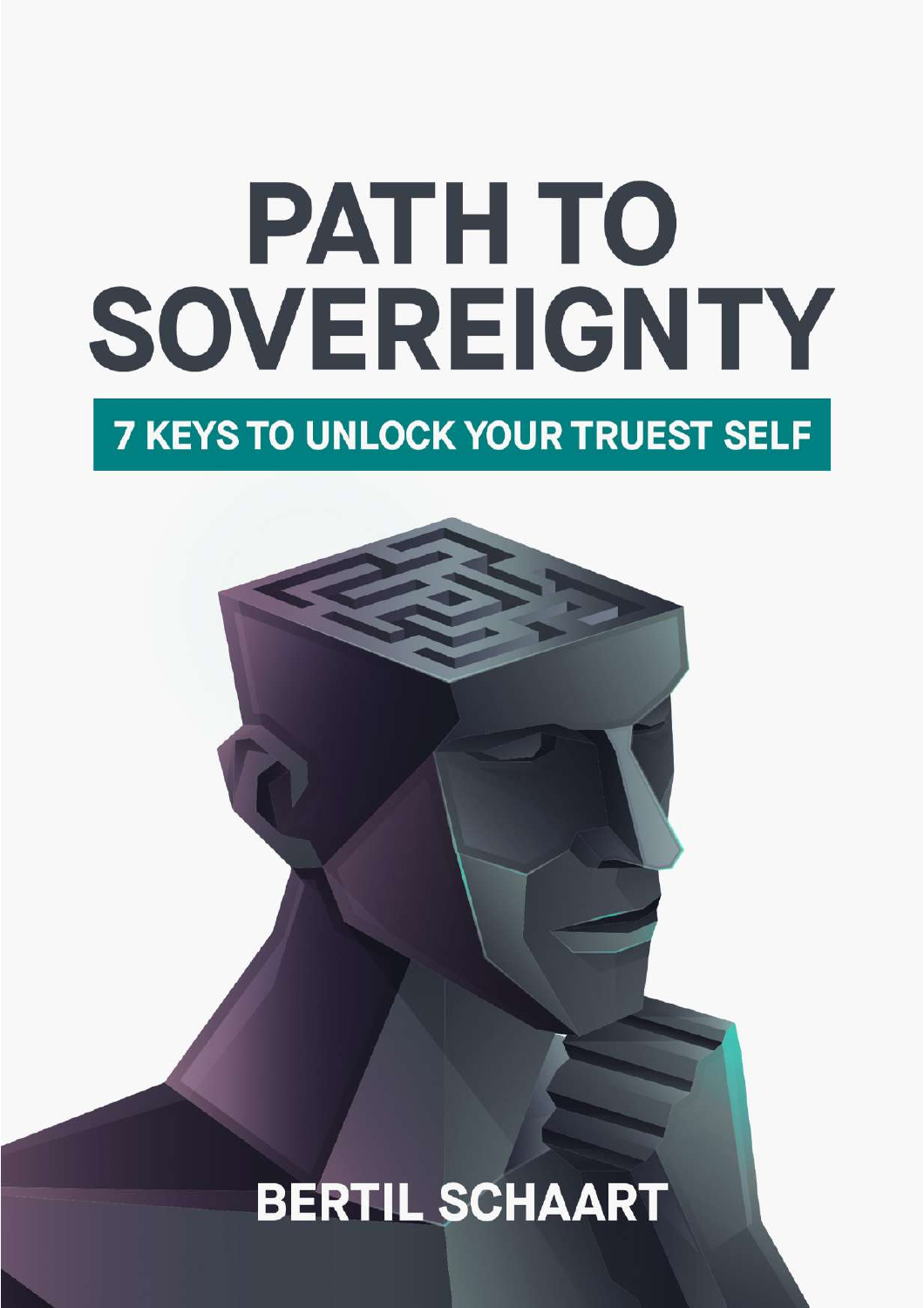## **CONTENTS**

| A Glass Of Cognac        | 16 |
|--------------------------|----|
| Finishing The Job        | 20 |
| Liberty At Last!         | 24 |
| <b>Endless Search</b>    | 27 |
| The Meeting              | 31 |
| Happy Now?               | 33 |
| <b>Choose Yourself</b>   | 36 |
| My Life, My Business     | 39 |
| The Pain In Your Purpose | 45 |
| Freedom Of Mind          | 52 |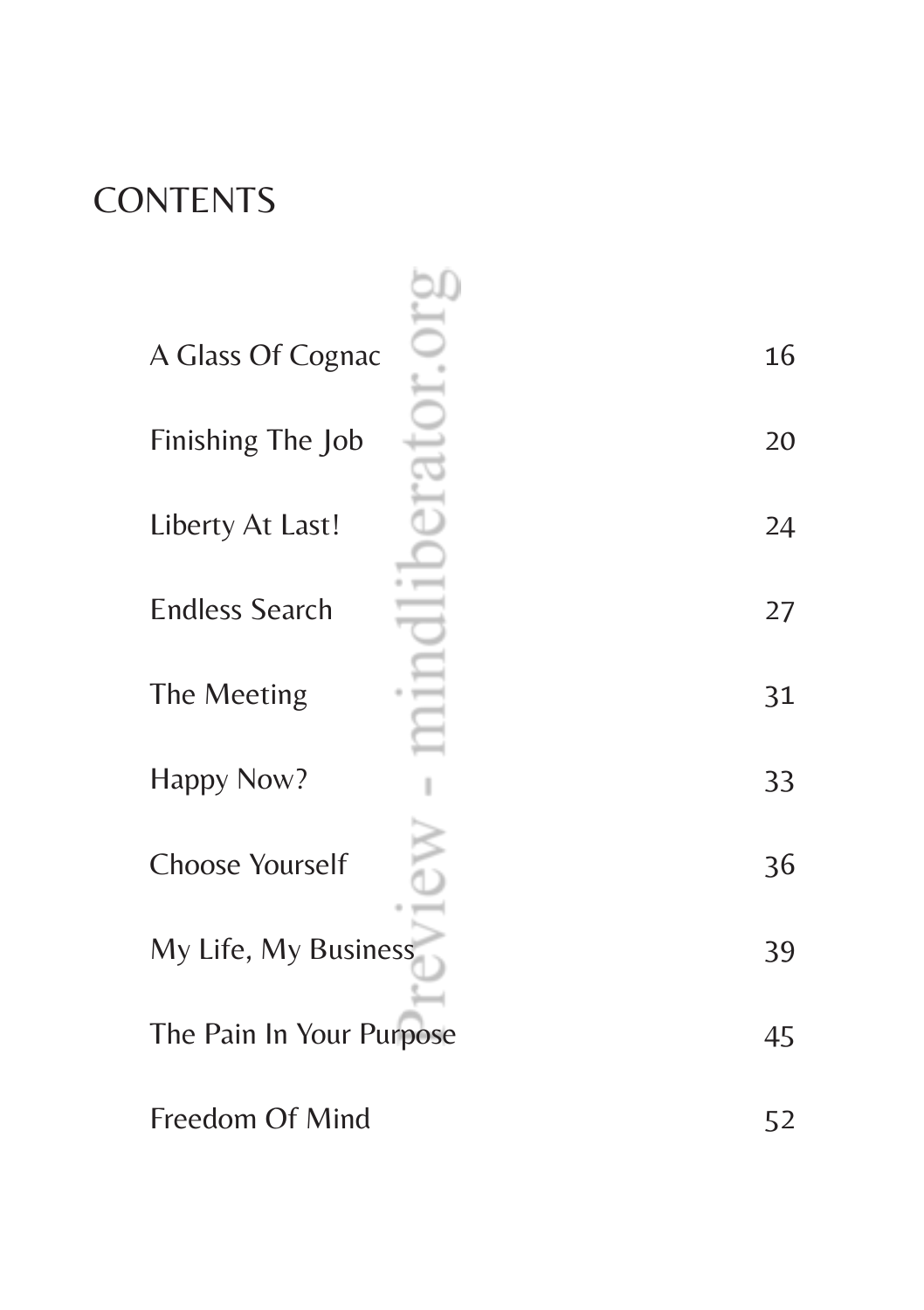| Conditioning                  | 58  |
|-------------------------------|-----|
| <b>End Of Truths</b>          | 65  |
| Evil Everywhere               | 72  |
| <b>Standing In Your Truth</b> | 82  |
| The 7 Keys                    | 88  |
| Key 1. Clear                  | 90  |
| Key 2. Know Yourself          | 101 |
| Key 3. Decide                 | 114 |
| Key 4. Observe                | 121 |
| Key 5. Trust                  | 129 |
| Key 6. Transcend              | 142 |
| Key 7. Responsibility         | 156 |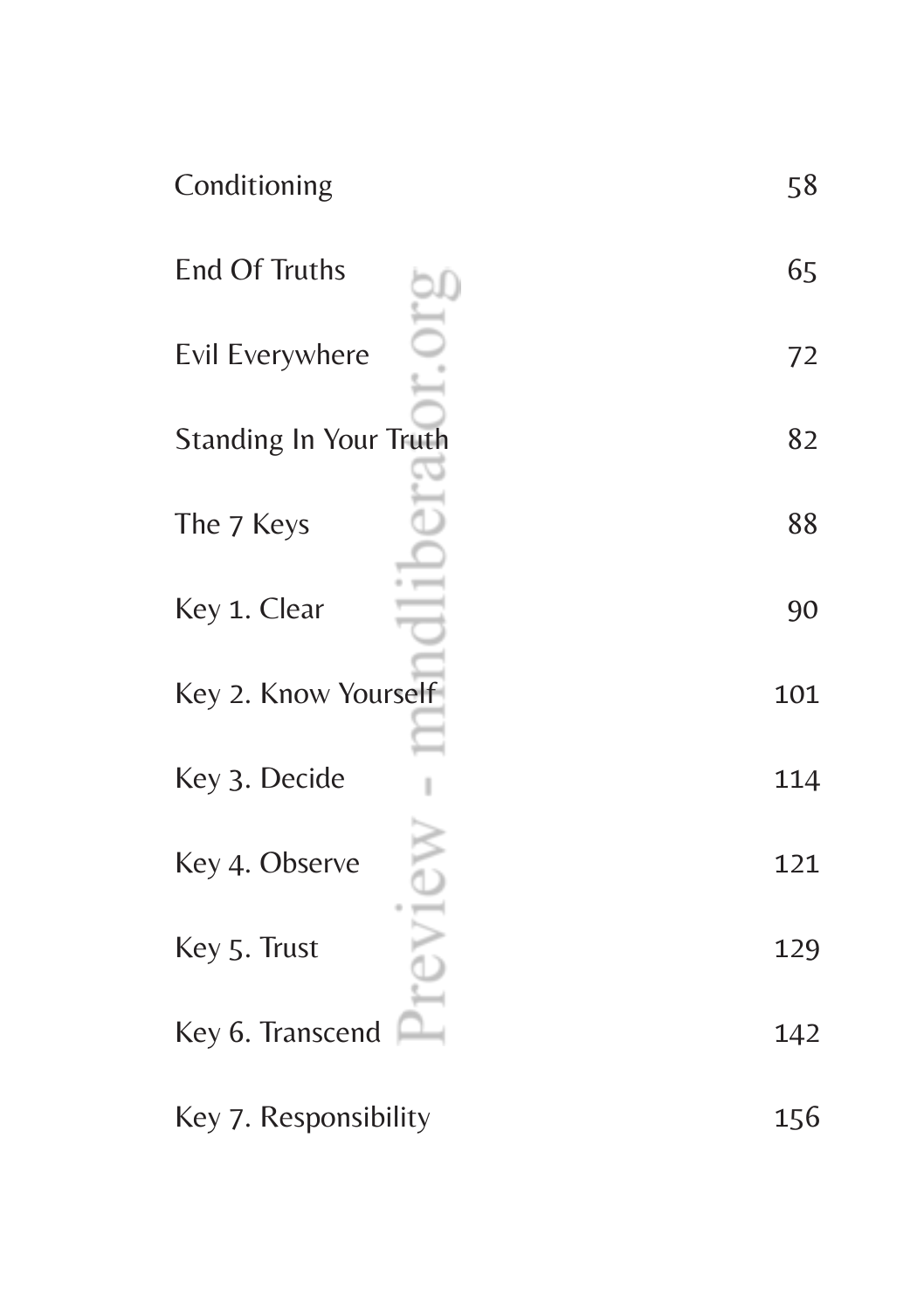# A GLASS OF COGNAC *A tavern is a place where madness is sold by the bottle.*  Jonathan Swift

One more. Definitely. I decided I deserved it. It had been a long terrible day. "Could you please pour me another glass of cognac? Yes, that one. The most expensive one."

"There you go sir"

"Thank you. And you can put it again on room 103."

I couldn't care less. All my business expenses were paid by my boss.

There I was. Alone. In a bar. In a hotel. Abroad.

And I was doing great. I had a super job! Great salary. Beautiful lease car. I travelled internationally. Gold member of the airline company. Bonuses. Respect. Promising future. I was great... and everybody thought so. But deep down I knew better.

I was only great... on paper.

In reality, I was deeply unhappy. I worked 70 hours a week, was always away from home, no time for friends and family. I was single and I did not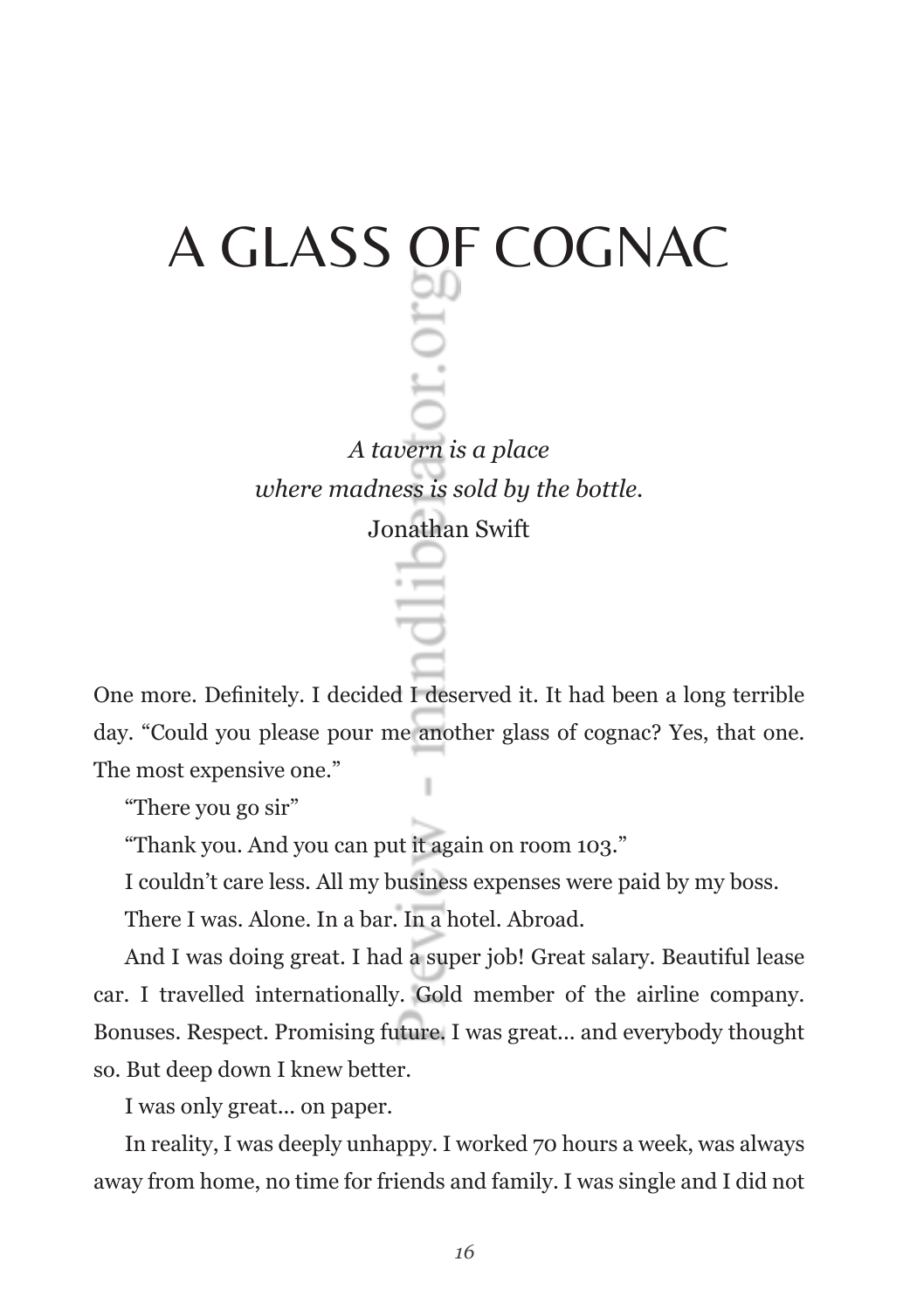have time for love. In fact, I did not have a personal life at all. I worked hard, but did not have the time to play hard.

I did not support the work I was doing. It didn't make sense. The large project I was made responsible for would only cost the company money, it wouldn't bring anything to the company. From an organizational point of view, it was a big mess. Any attempt to change that situation was blocked by the management team. At the same time, I had become part of a political power play and was asked not to tell the truth about the project. Although my job title was impressive, in the end it boiled down to chasing people to work on a project that didn't make sense from the beginning.

It was getting late and as I stared in my glass, the waiter told me softly he was going to close the bar for the night. He started calculating the bill. I realized I was the only one left at the bar.

I started reflecting on my life. What was I doing with my life?

As I was younger than most of my peers at work, I looked at their lives to project what my future would look like.

I noticed I had a growing number of colleagues with medical problems, due to the severe stressful situation at work. I was very healthy, but I also experienced the stress and tension. I felt a continuous flow of adrenaline rushing through my veins. Similar to revving up the engine of your car, into the red. It is possible, but being in the red for a long time will ruin it.

Then I saw the images of my colleagues with relationship problems. I was jealous, wishing I had those problems, then at least I would have a girlfriend! But I had no time to meet someone. This senseless job did not allow me any personal space.

Then there were the colleagues with drinking problems. Right in the middle of reflecting on them, the waiter pushed the invoice of the evening to me. Its amount demonstrated clearly I was well on my way to join this group of alcoholic co-workers.

My personal life was not much better. I did not have a real home. I was living in a sublet rental apartment in Amsterdam. In other words, I had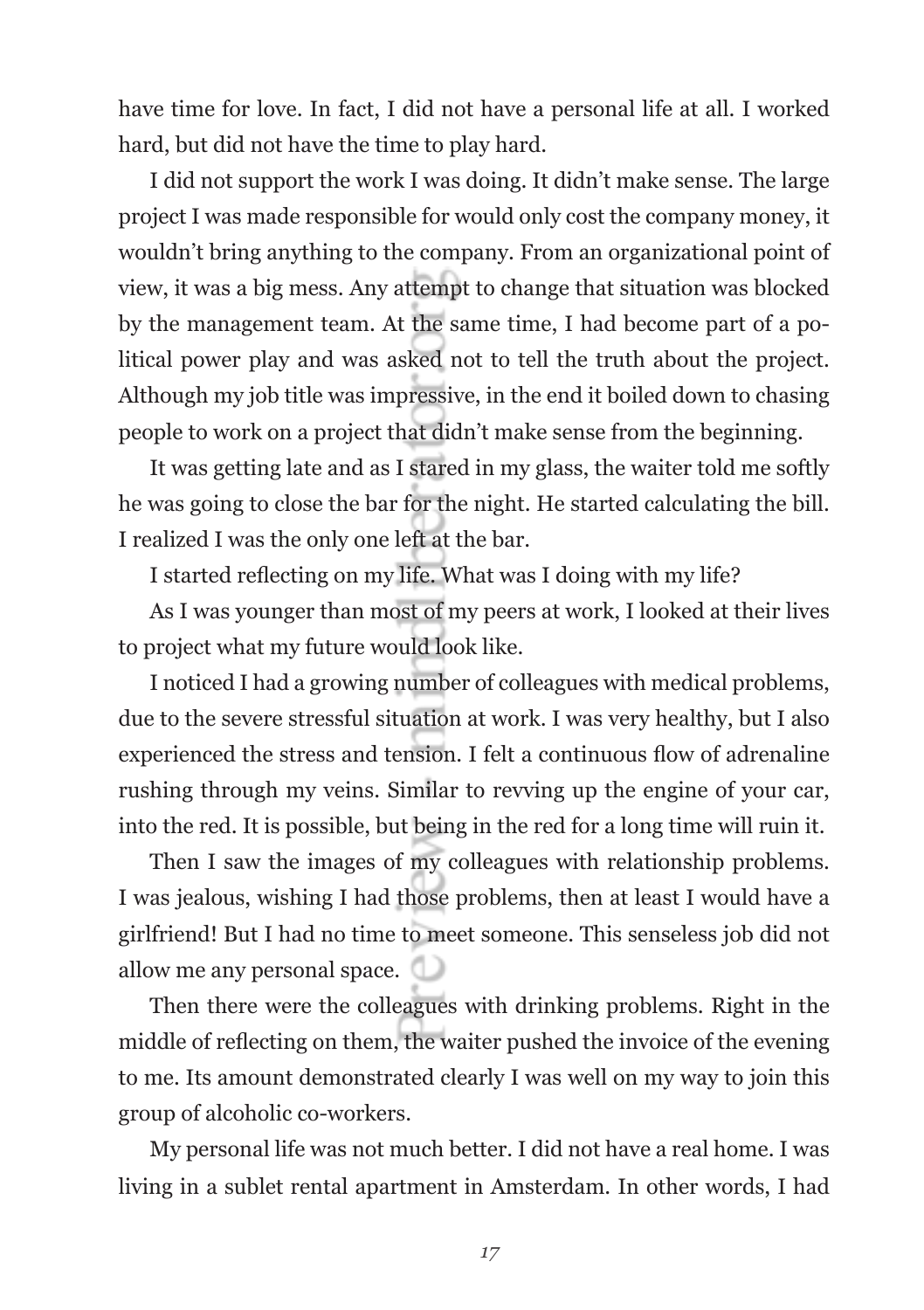a temporary abode, living in somebody else's mess. I moved in there with a few suitcases. One was my permanent travel companion which I always took with me on my weekly business trips abroad. If suitcases could talk, this one would perfectly express how it is to be mindlessly dragged around all the time, exactly what my job was doing to me. With the little time I had during week days in Amsterdam, I did try to find myself decent housing, but to no avail.

Amsterdam was experiencing a property boom at the time. Real estate agents will always sacrifice flexibility and customer service first in such high demand for real estate. The agent would set just one possibility for the viewing of an apartment. If you can't make it, too bad. Around thirty people would gather in front of the house at the set appointment. The real estate agent, usually a junior person wearing a pinstripe suit with commensurate arrogance, would typically arrive 15 minutes late. Apologizing was certainly not part of his activities. The apartment hungry people were let inside and were allowed to roam the house for just 10 minutes in which you see more of the other people than of the house itself. The visitors were then asked to submit their bid for the house. The desperation was so high that the winning bid was usually 25% over the asking price. How can anyone feel comfortable making such large financial commitment in under 10 stressful minutes for a house you can hardly see?

I tipped the bartender and left the deserted hotel bar. With my mind very occupied, I walked towards the elevators. I felt so divided. The inside discussion continued. The little Bertil in me wanted to keep things as they were: "Things will improve as you go along." The voice of Big Bertil was very clear: "Is this what you are here for on this planet? To serve an agenda that is not even yours? Every day you see the destruction, the corruption, the senselessness and the struggles. Do you want to be associated with this all? Can you explain to yourself why you contribute to it? It is getting worse and worse. You need to change now."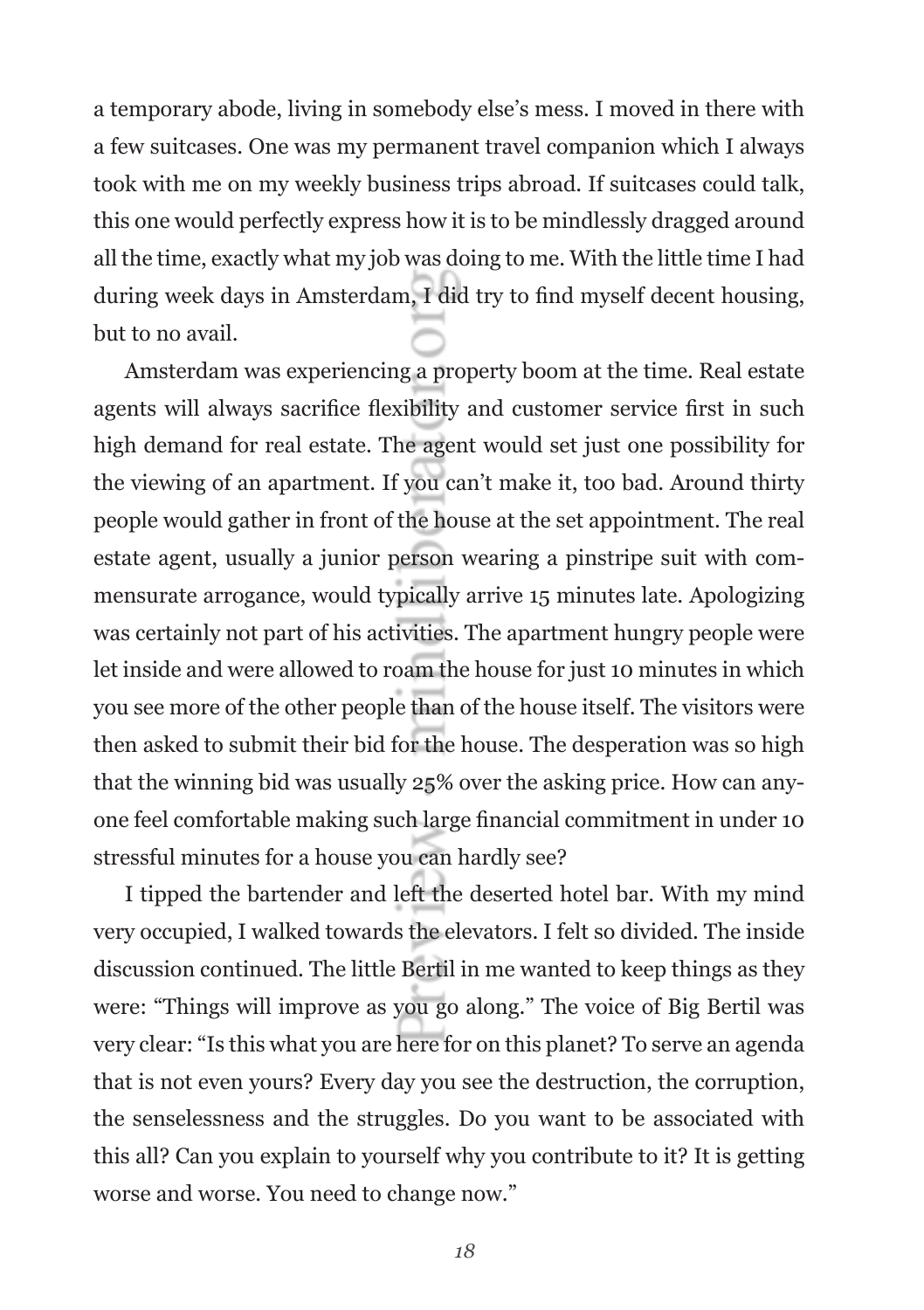Little Bertil interjected: "Remember how the CEO praised you after your first project and asked how the others could become more like you? Think of the money, the imminent salary raise. And what about Mum and Dad? They are so proud of you." The Big voice replied: "Your work is like a cancer in your life right now. It is growing and it is affecting all other aspects of your life. How can you explain this to yourself?"

I longed for freedom. I yearned to be happy and joyful again. I wanted to start all over again. As I stood in front of my hotel room door, it became very clear to me. Things had to change. The job had to go. As I slid the key pass in the door, I heard it unlock.

Preview - mindlibera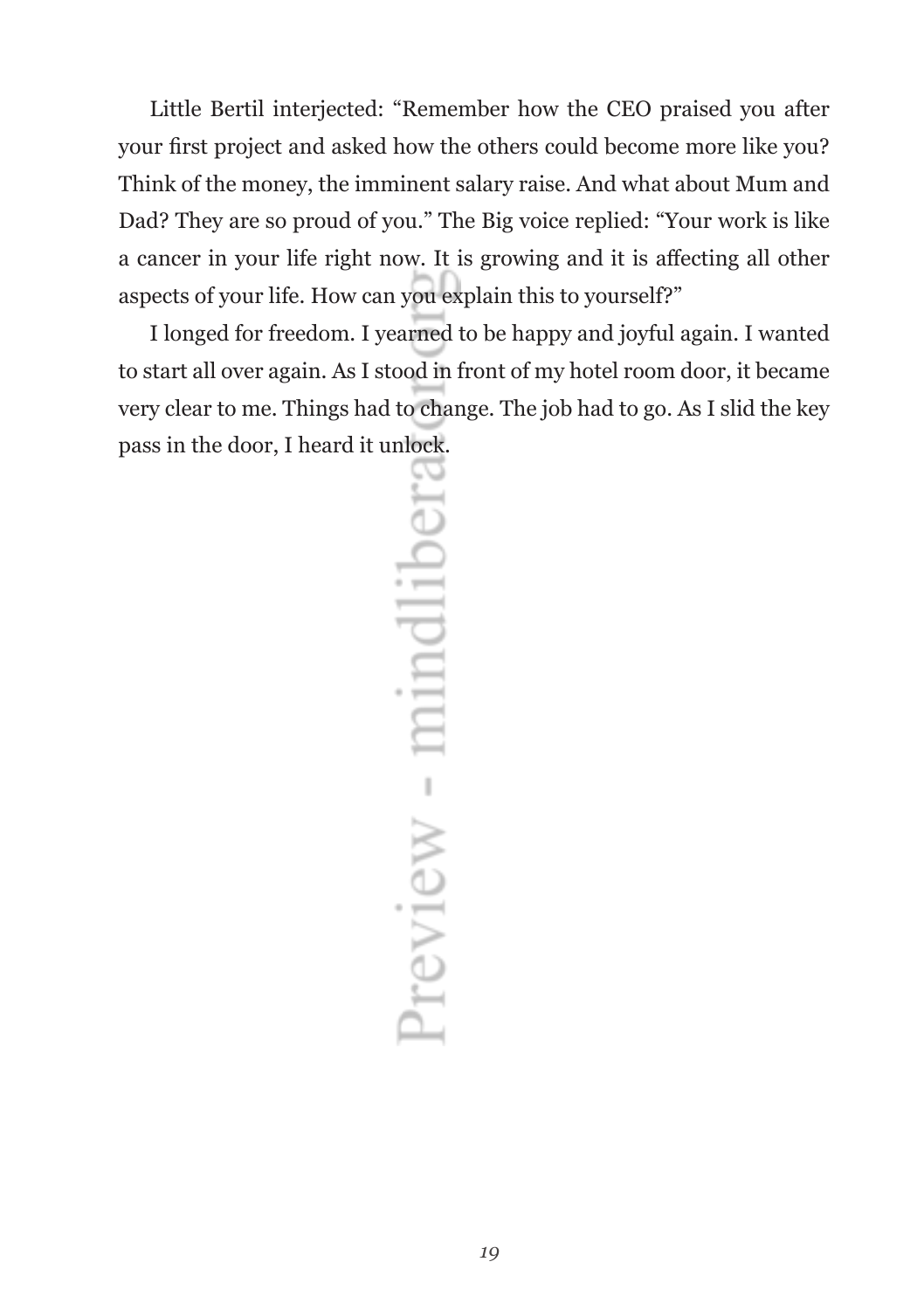### Praying To The Corporate God



The neophytes assembled chanting the company's paean

All coveting to become hierophants<br>exalting Jacob's career ladder

Subjugating to corporate rites<br>their soul's voice abdicated

Proselytizing the mentally vagrants subterfuge no stranger to them

'T is nothing but their predilection for never starting the longest journey from the head to the heart

**Bertil Schaart**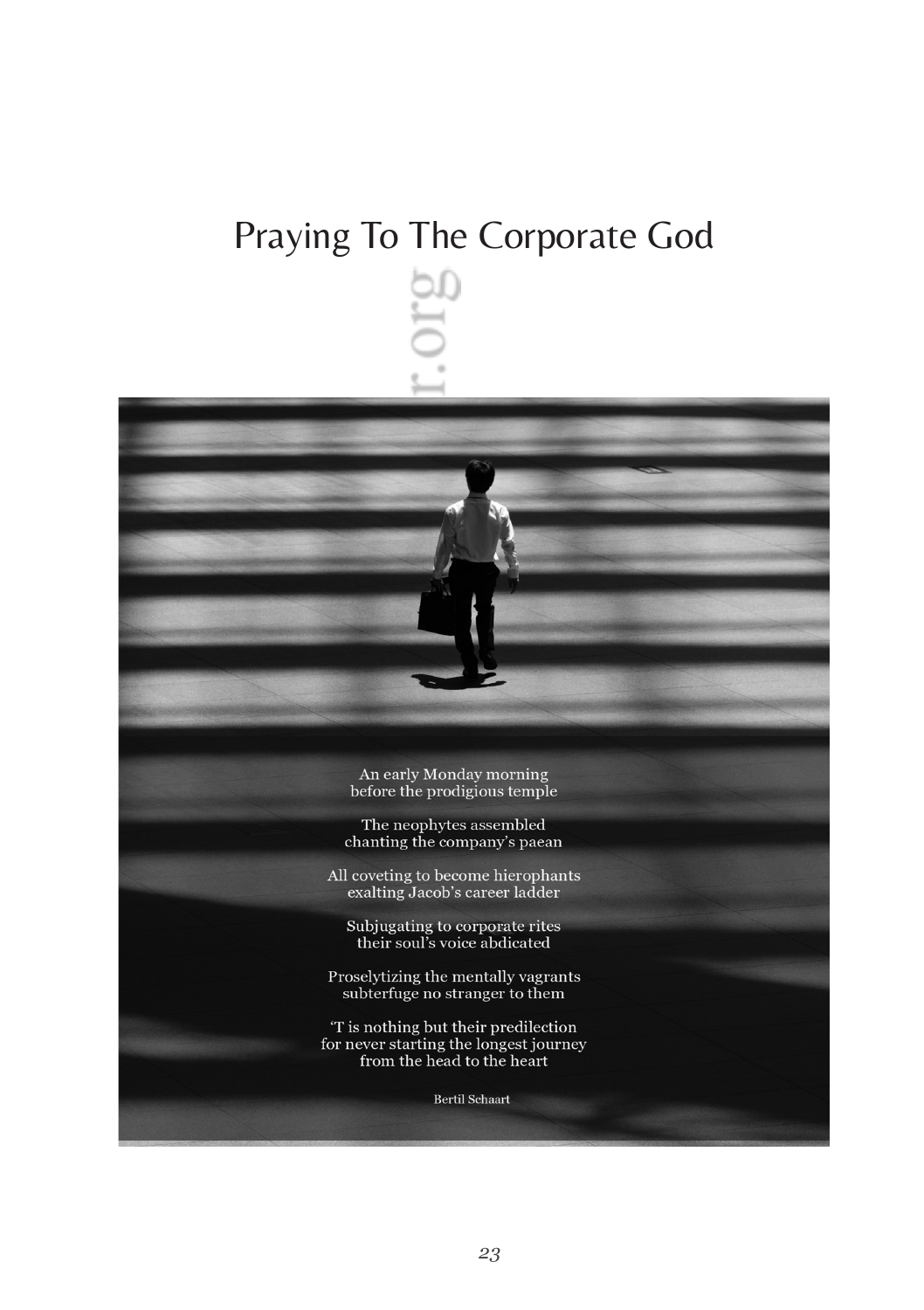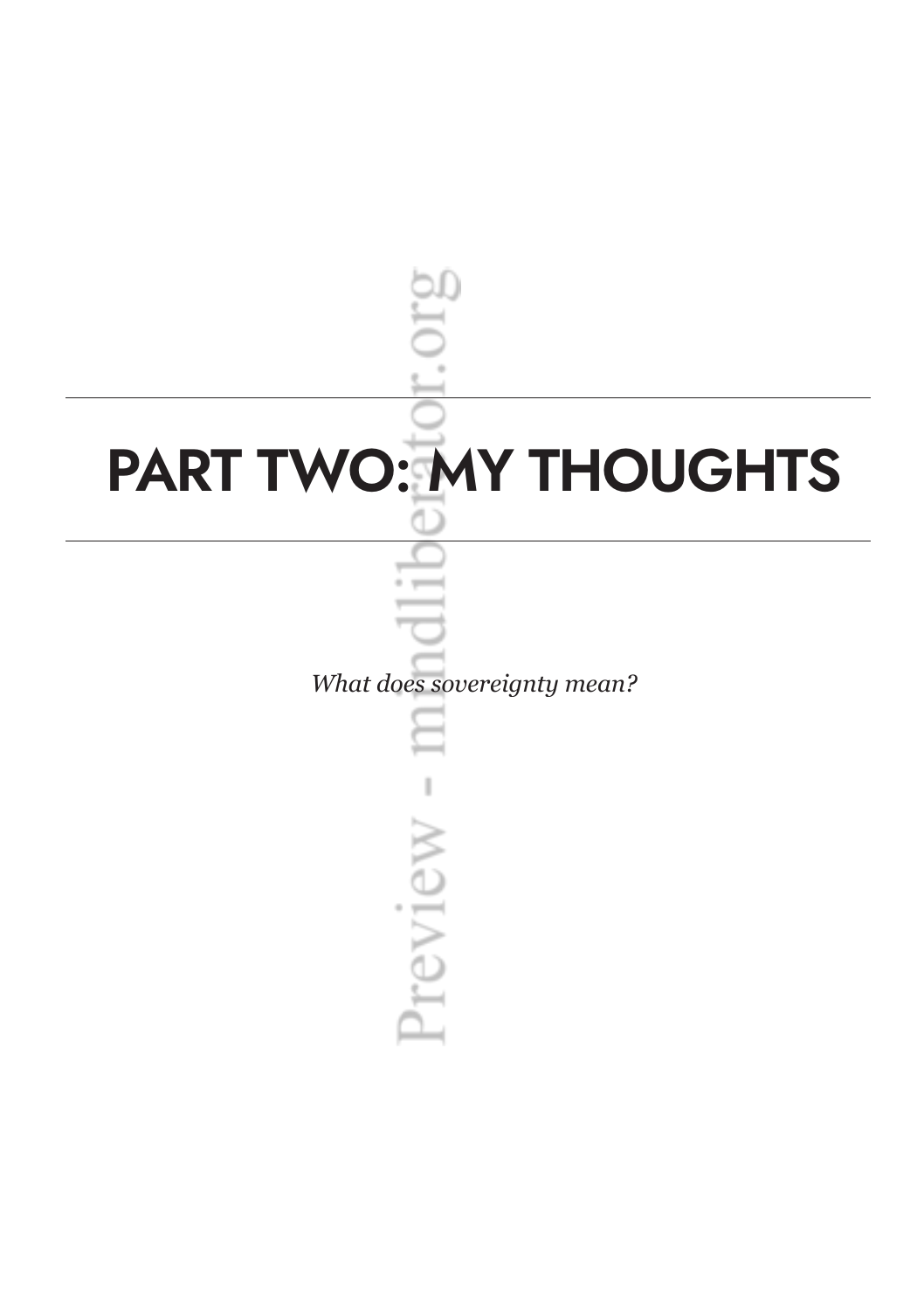# FREEDOM OF MIND<br> **EXAMPLE 2018**<br>  $\frac{1}{2}$ <br>  $\frac{1}{2}$ <br>  $\frac{1}{2}$

This book is about claiming your personal sovereignty. Sovereignty is the state in which one has supreme power. When you have sovereignty, no longer will you let others decide for you. It is not the government, not your employer, not your family, not your spouse, or whoever or whatever. It is you who in the end consciously makes the decisions that affect your life. The power of sovereignty comes with great freedom.

We all yearn for freedom. However, not many truly understand what freedom is. When you ask around, most people will equate freedom with being on holidays on a remote tropical island, lying in a hammock, relaxing, sunshine and doing whatever you want to do. Sounds compelling at first. And that is exactly what I would have answered years ago.

What I did not realize then is that this has nothing to do with freedom. It is merely a mental response to the life I was living and did not want. My reaction was simply the opposite. I wanted to relax, because then, I was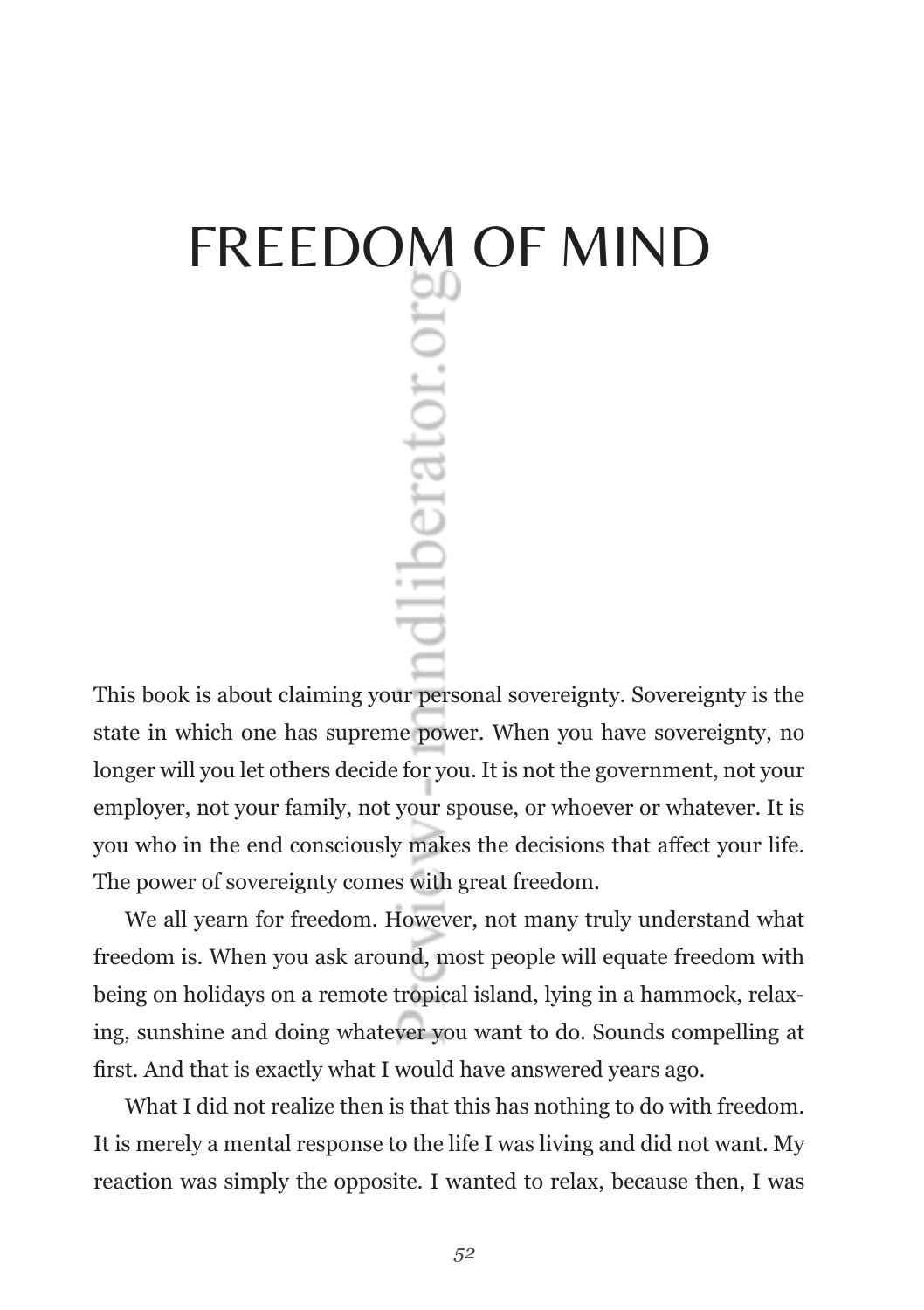feeling very stressed. I was being lived. Other people, companies, governments were ordering me around. I couldn't cope with it anymore. Their requirements were unclear, not well thought off and in conflict with their other requirements. I wanted to be able to do whatever I wanted. I was longing for peace of mind.

I also wanted sunshine, because then, my life was very grey. This was quite remarkable, because I actually do not like lying in the sun at all. I simply yearned for more colour in my life.

So, it is really not freedom that I wanted. I simply wanted the inverse of what I was experiencing at the time.

What happens for people in these cases is that, once enough time has passed, the old situation, now the new opposite, will become attractive again. The relaxation has turned into boredom. People crave for someone to tell them what to do, because they don't know what to do anymore with all this freedom.

You can see this as a recurring movement, like the seasons. These people are always looking for pleasure and attempting to avoid pain. This, rather egotistical, attitude to life is not the solution.

This type of freedom described above is of the destructive kind. It attempts to remove the unwanted. It looks at what isn't and tries to fill that gap. It is void of true responsibility and therefore lacks meaning and purpose.

I have been blessed with the frequent conflicts between small Bertil and Big Bertil. Small Bertil chose for the short term, the destructive form of freedom. Whenever I spoke to others, in the end I really did so to please him. But I also listened to Big Bertil, my inner feelings who require no words.

They moved me to choose the other type of freedom. That is the constructive freedom. This freedom gives you the mental space to view life from different perspectives. What is good in what you regard as bad? What is bad in what you regard as good? Is one truly better than the other?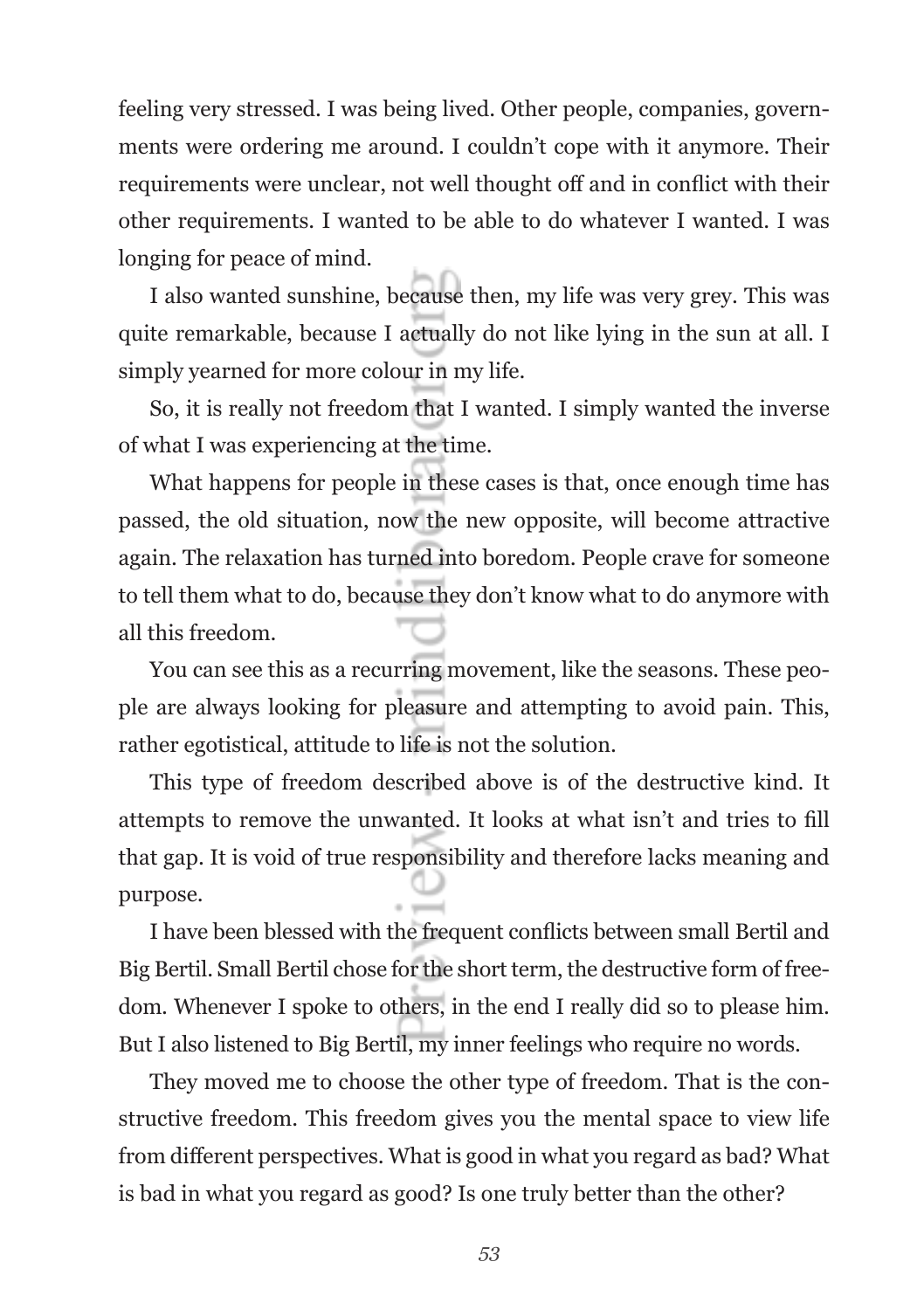The constructive freedom is not too sure that it is right. It seeks to understand the minds of others and weighs their interests alongside its own without bias. Constructing your freedom of mind is a rather painful and challenging exercise. It also comes with great responsibility.

In 2002, one year after the 9-11 event, I went on holidays to Thailand. There I met a gentleman from Switzerland who was living in Bangkok. He told me: "The people here think 9-11 was orchestrated by Israel". This certainly didn't fit how I was being told the story. My initial thinking in response was of how they could be so wrong. But by further reflection, I questioned how I could be so convinced my story line was the truth. I am basically just a parrot repeating what I have been told.

I started a philosophical mental journey. The objective was not to proof or debunk what I was told, but only to better understand truth and falsehood on a meta level. What is true? What is truth? Am I entitled to say anything? From my perspective, 9-11 could just as well never even have happened. Please understand I am not saying it didn't happen, but philosophically seen, where is my proof it happened? Yes, I have seen the countless videos, read the many articles and listened to dozens of stories. But I didn't make or create any of these. I simply wasn't there when it happened. I had visited the Twin Towers in 1999. A few years later, after 2001, I was in the same location and I could see they were no longer there. What does that prove?

I started to understand that the news I was consuming was only able to find ground in me if I had decided beforehand that I believed the source was legitimate, diligent and telling me the truth.

Then I realised "What have my Western European main stream media outlets done to earn the trust I give them?" I came to a chilling confusion. Absolutely nothing. They had only earned my trust, because of me not hearing any other perspectives.

It left me in confusion and kept me thinking, until years later I started a website called Newsstage. It served as a stage for various news articles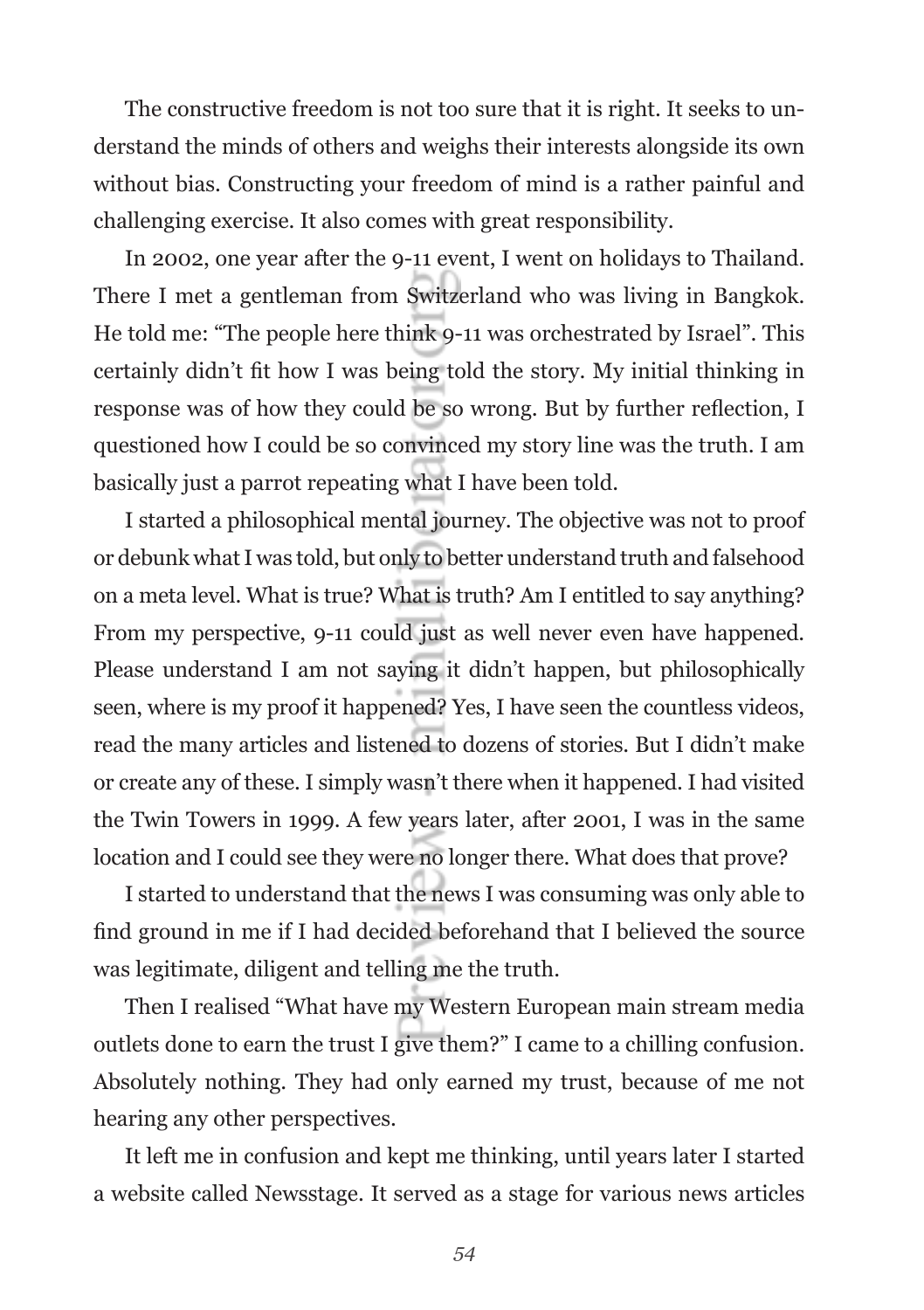on the same topic, offering different points of views that I gathered from sources all over the world.

The motivation for this initiative came from my realization and utter surprise that the news coverage about the economic crisis of 2007/2008 was one sided and did not reflect what I believed was going on. Having ample time on my side to investigate and research, I discovered various little known news outlets with other perspectives and narratives. By juxtaposing the news articles, I exposed the contradictions. My mission was to demonstrate to the readers that one should not blindly accept what one is being told and encouraged people to be alert and critical.

The website no longer exists. While I started with a lot of enthusiasm, I came to the rather disturbing observation that I myself was no longer portraying the 'full truth'. I had developed a tremendous bias in how I composed my articles. I started with an excerpt from an establish news source and subsequently came with other perspectives from various alternative news sources to 'prove' the invalidity of the first excerpt.

Yes, I was biased. The wilful omitting of 'facts' by my main stream news sources triggered me to favour and even accept news telling a contradicting story. In a way I was being dishonest, because I was just being the same parrot. I had been repeating what I had been told, albeit it from a different source and more covertly published.

Nevertheless, I am very happy with my experience. It made me very aware of how I consumed news and of my own underlying biases. It also triggered me to investigate why I had subconscious preferences for one type of truth over the other.

I came across a powerful definition of the word fact. In the 1956 lecture titled "The Broken Heart and the Offended Pride", Manly P. Hall defined facts as being **expertly analysed convictions**. He further points out that while there are exact sciences, there are no exact facts. Our concept of fact is being reformed into a highly relative concept, concept subject to change without notice.

*55*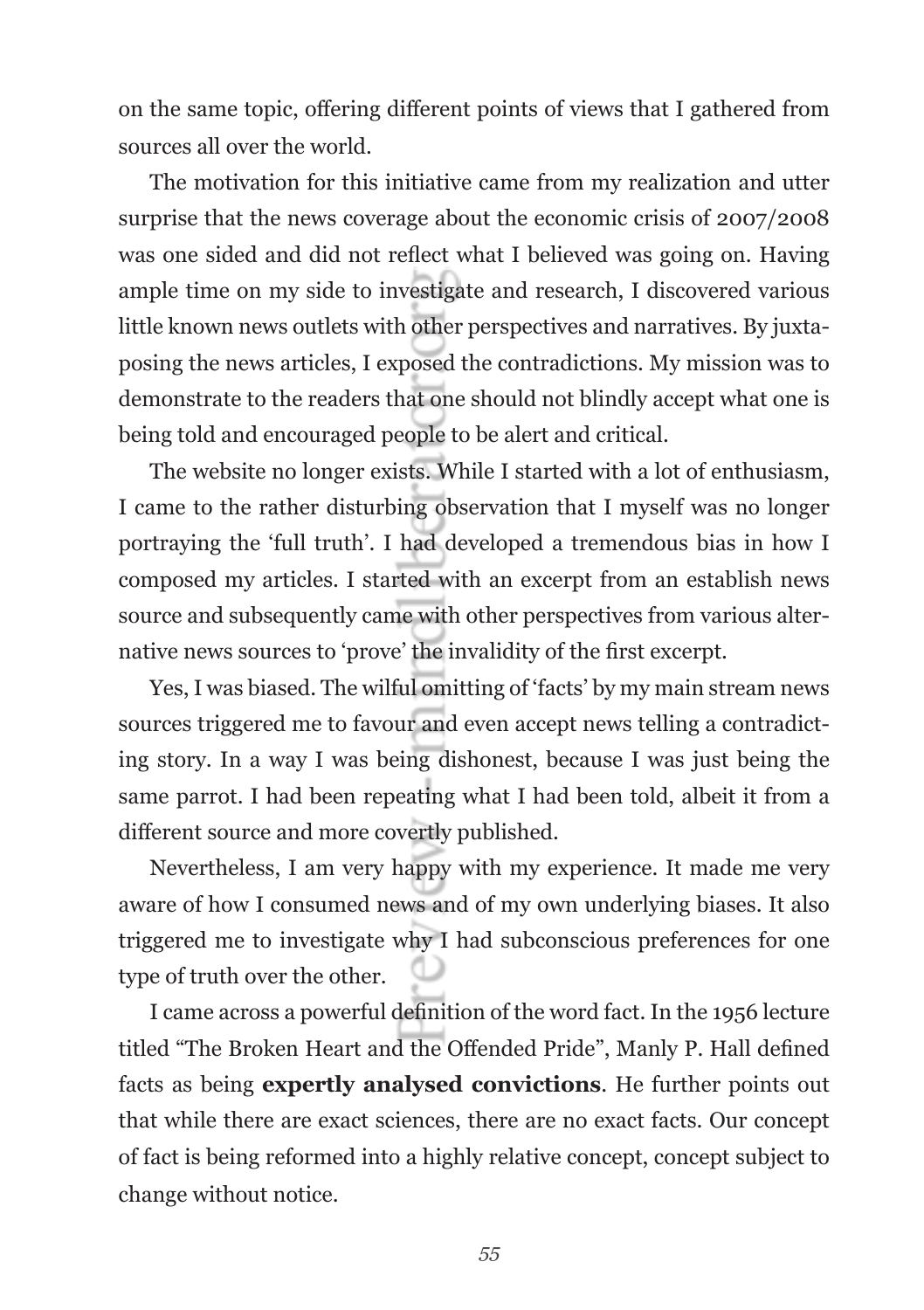European people in the 17th century did not wash themselves regularly. That was considered wise, since bathing would open the pores of your body, leaving it vulnerable to all kinds of diseases. Considering the hygienic conditions back then, the reasoning itself seems logical. Today, we have an almost opposite approach, whereby we wash away those same diseases by regular baths and showers. Somewhere in between, new facts seem to have replaced the old ones.

Even more interesting, at time of writing, the world is entangled in a pandemic crisis. The commonly accepted scientific advice is very frequent hand sanitation. Other experts however claim this excessive washing of the hands is damaging to a person's health. The ecosystem of benevolent bacteria and viruses that naturally dwells on the human skin protects the body from infections and by frequent washing, one removes the protective layer.

Numerous other examples in history can be given of this dynamic of fact relativity. Therefore it is wise not to blindly believe the currently commonly accepted facts. It is far better to do one's own critical thinking, become a trained observer and develop an informed opinion, even it is in sheer contrast with the opinion of the vast majority.

Manly P. Hall continues: "It is true that lack of wisdom is more common than wisdom. It is therefore quite reasonable that large groups of persons should be wrong and that smaller groups of persons increasingly small as in minorities may be more correct or more true in their thinking."

"It is not a moral and spiritual duty of the individual to conform with the attitude and opinions of others. A person is not bound by society to common agreement. He is bound to society to a common struggle for existence and improvement. He is duty bound not to create a situation detrimental to the survival of a socialized existence. This does not mean however he must forever agree with the opinions of his times."

"In the course of the past 500 years, we have gained liberty, but at a terrible price: the Spanish inquisition, the Reformation, the Armada and